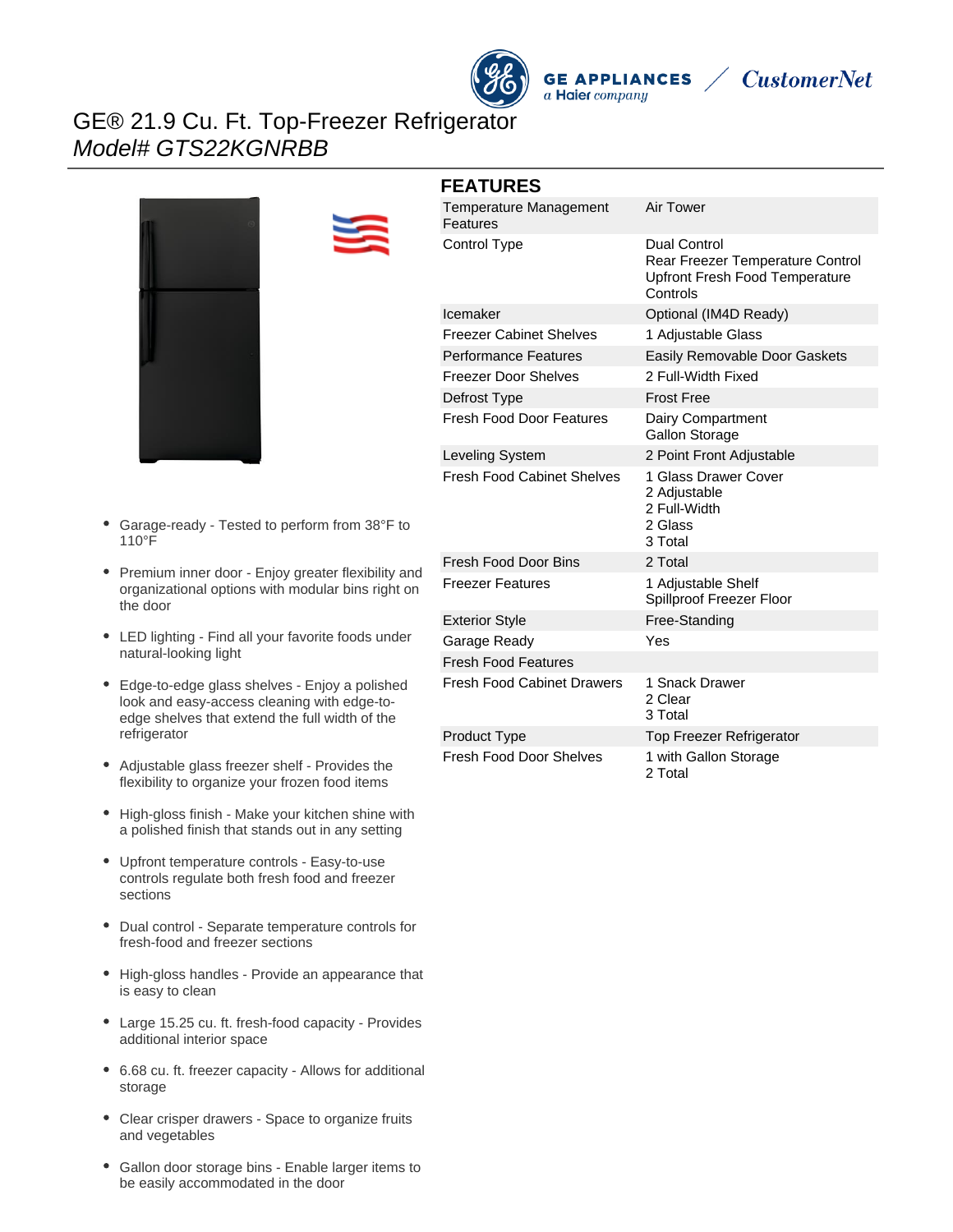- Dairy compartment Provides easy access to items like butter and cheese
- Deluxe glass freezer shelf Better organization for the freezer
- Icemaker-ready Optional (IM4D) icemaker sold separately, eliminates the need to fill ice trays and ensures you have a steady supply of ice on hand
- Made in America 70 to 90% U.S. Content. Product details at www.geappliances.com/USA

Have more questions? Please contact 1-800-626-2000